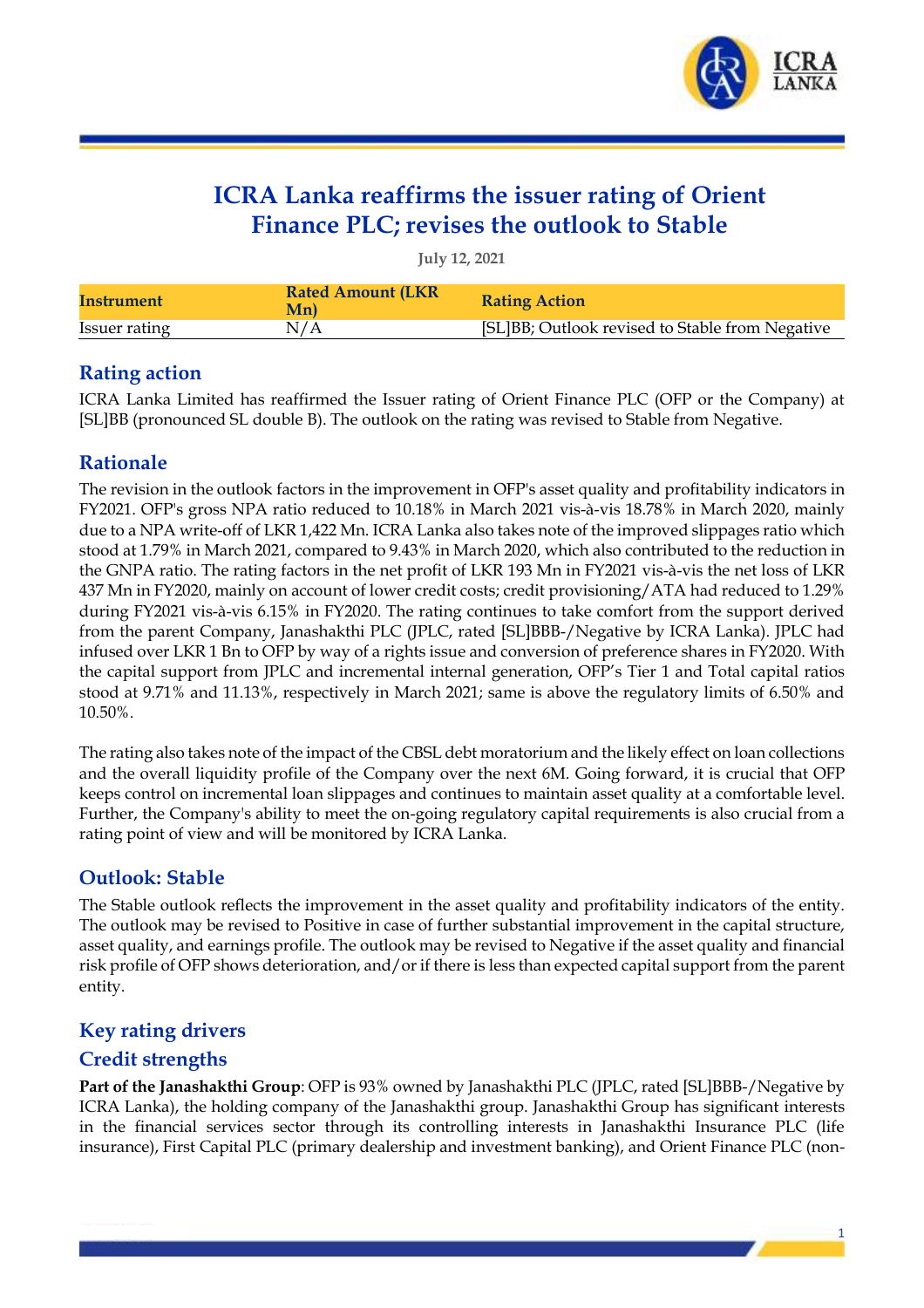

banking financial services). JPLC has demonstrated a track record of providing capital support for OFP, in order to meet regulatory capital requirements. During FY2020, the Janashakthi group infused over 1 LKR Bn to OFP through a rights issue and a conversion of preference shares. Further, the Janashakthi group provides strategic managerial support for the NBFI, especially in terms of talent acquisition.

**Improved capital profile and leverage:** In March 2021**,** OFP's Tier 1 and Total CAR stood at 9.71% and 11.13%, respectively; same is above the regulatory limit of 6.50% and 10.50%. The Company's core capital base had improved due to the conversion of preference shares into common equity during August 2019 (LKR 547 Mn) and rights issue in January 2020 (LKR 507 Mn). The Company's net worth stood at LKR 2,886 Mn in March 2021, above the minimum capital threshold of LKR 2.0 Bn. In the near term, assuming a moderate portfolio growth (5-10%), ICRA Lanka estimates that no further equity infusions would be needed, as internal generation would be sufficient to maintain capital adequacy. The Company's reported gearing improved to 4.0 times in March 2021 vis-à-vis 4.59 times in March 2020 (6.79 times in March 2019). The gearing adjusted for revaluation and goodwill stood at 5.29 times in March 2021, compared with 6.21 times in March 2020 (10.07 times in March 2019).

#### **Credit challenges**

**Asset quality indicators moderated due to a write-off, but remain in line with the systemic average:** As of March 2021, the Company's Gross NPA ratio (GNPA) stood at 10.18%, compared to the systemic average of 11.32%. The GNPA had reduced from 18.78% in March 2020 largely due to a write-off of LKR 1,422 Mn. The slippages ratio improved to 1.79% in FY2021, compared to 9.43% in F2020 (8.08% in FY2019), which supported the asset quality. Further, ICRA Lanka is cognizant that OFP's portfolio is at present 98% assetbacked which provides comfort on the recoverability of facilities. The delinquencies in the 90+ dpd reduced to 20.84% in March 2021 vis-à-vis 35.01% in March 2020 (23.75% in March 2019); the provisions coverage (based on IFRS) stood at 71.7% and 70.7% in the same periods, respectively.

**Negative ALM mismatch in the short-term maturity buckets; however, availability of funding and good deposit renewal rates provide comfort:** As of March 2021, OFP had a negative ALM mismatch of 14.6% in the <1 year maturity bucket (11% in March 2020). Moreover, a CBSL mandated debt moratorium in effect for the period May-August 2021, is expected to keep the liquidity profile stretched. However, OFP's funding profile is dominated by fixed deposits (around 75% in March 2021); a good renewal rate (over 75%) on the FD's and availability of funding lines amounting to LKR 1.8 Bn mitigates the liquidity risk. ICRA Lanka will continue to monitor the liquidity profile, as it is a key rating driver.

**Modest profitability:** The Company was able to revert to profitability with a net profit of LKR 193 Mn in FY2021, compared to the net loss of LKR 437 Mn in the prior fiscal. The Company's NIM improved to 7.68% in FY2021 vis-à-vis 7.59% in FY2020, due to reduction in the average cost of funds (10.95% in FY2021 versus 13.26% in FY2020). The provisions/ATA reduced to 1.29% in FY2020 vis-à-vis 6.15% in FY2020 (3.21% in FY2019) and supported the Company's overall profitability. Driven by its NIM and lower credit costs, OFP was able to report a RoE and RoA of 6.88% and 1.26%, respectively, in FY2021. However, the ability to maintain adequate profitability in the future is dependent on keeping control on credit costs and maintaining operational efficiency; the same will be a key monitorable.

**Analytical approach:** For arriving at the ratings, ICRA has applied its ratings methodologies as indicated below:

**Links to applicable criteria: [ICRA Lanka's Credit Rating Methodology for Non](https://www.icralanka.com/nbfc-rating-methodology/)-Banking Finance Companies**

2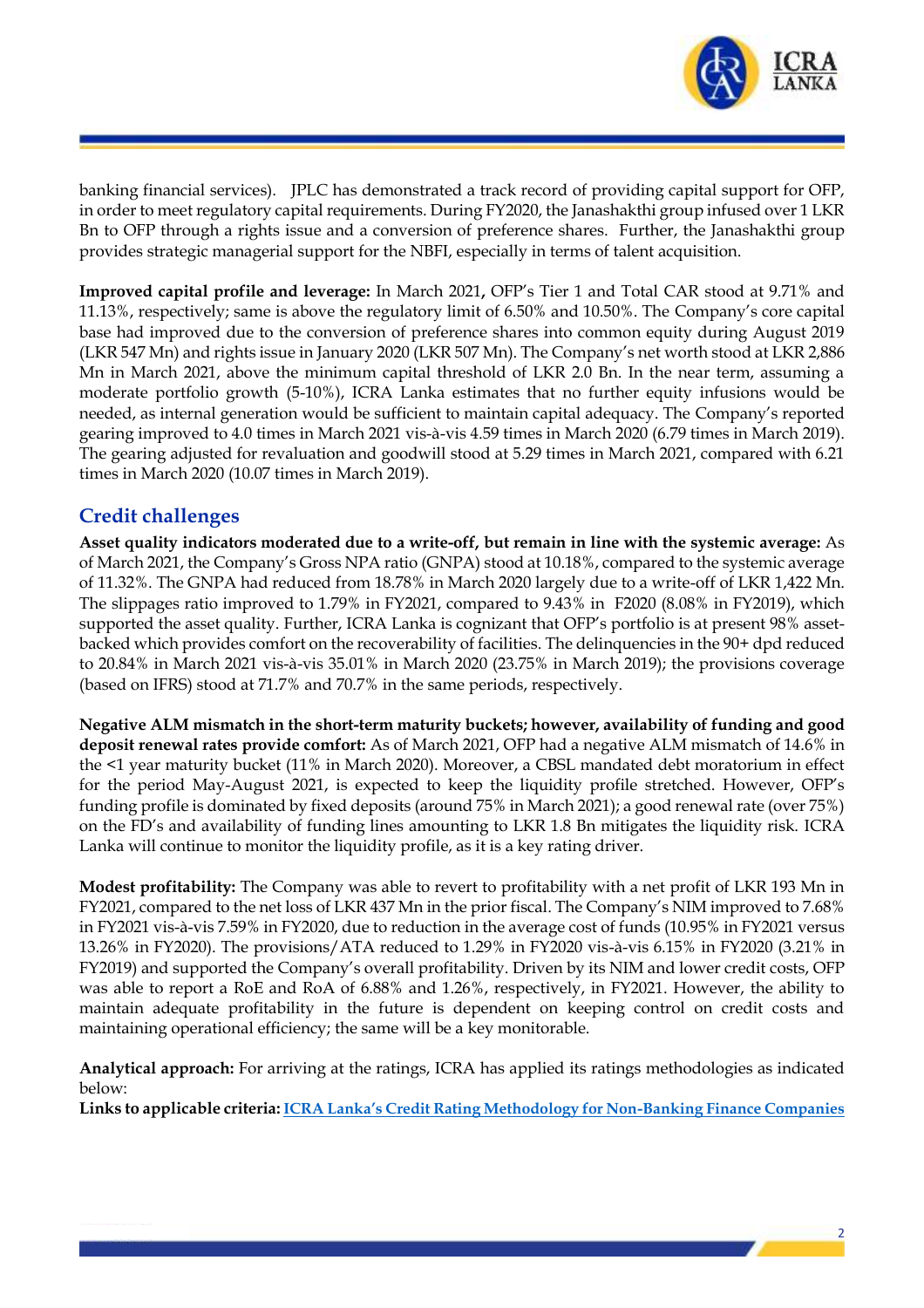

#### **Company Profiles:**

Orient Finance PLC (formerly known as Bartleet Finance PLC, BFP, prior to the acquisition of erstwhile – Orient Finance PLC and its subsequent merger process) was incorporated in 1981. The Company is a registered finance company and is licensed by the Monetary Board of Sri Lanka to accept Fixed Deposits from the public. The Company was listed on the Main Board of the Colombo Stock Exchange in June 2011.

In July 2015, BFP acquired erstwhile-Orient Finance PLC after paying close to LKR 1.70 Bn in cash and 1,213 Bartleet shares to the erstwhile-Orient Finance PLC shareholders. After the merger, the Company was renamed as Orient Finance PLC and Janashakthi PLC became the main shareholder of the Company with 99.9% shareholding. In January 2015, OFP made an initial public offer (IPO) of about LKR 1.0 Bn. Objective of the IPO was to improve the capital structure of the Company and settle the short term loan obtained from Orient Capital Limited (a fully owned sub-subsidiary of Janashakthi PLC) for the acquisition. As of March 2021, Janashakthi PLC held a 92.85% shareholding in OFP.

#### **Recent Results**

For the financial year ended March 2021, OFP reported a net profit of LKR 193 Mn on a total asset base of LKR 14.9 Bn, as compared to the net loss of LKR 437 Mn reported in FY2020, on a total asset base of LKR 15.6 Bn.

#### **Janashakthi PLC (Parent Company)**

Janashakthi PLC is an investment holding company incorporated in the year 1994. The company is owned and managed by the Schaffter family (Mr. Prakash Schaffter 50%, Mr. Ramesh Schaffter 50%). Subsidiaries include Janashakthi Insurance PLC, which is an established insurance company in Sri Lanka operating for over two decades and Orient Finance PLC, which is a listed finance company in Sri Lanka. In September 2018, JPLC also acquired a 41.1% stake in Dunamis Capital PLC (DCP), an investment holding company with exposure to the real estate and financial services sectors, and subsequently concluded a voluntary offer in December 2018 to obtain the remaining 58.9% shareholding. On October 29, 2019 shareholder approval was obtained for the amalgamation of DCP and JPLC. Full amalgamation was completed in December 2019, resulting in DCP ceasing to exist and its subsidiaries (namely, First Capital Holdings and Kelsey Development PLC) becoming the step-down subsidiaries of JPLC.

#### **Key financial indicators of OFP - Audited**

| <b>LKR Mn</b>                | <b>FY2019</b> | <b>FY2020</b> | FY2021* |
|------------------------------|---------------|---------------|---------|
| Total Income                 | 3,493         | 3,285         | 2,679   |
| <b>Operating Profit/Loss</b> | 95            | (426)         | 259     |
| Profit After Tax             | 29            | (437)         | 193     |
| Reported Net Worth           | 2,166         | 2,710         | 2,886   |
| Borrowings                   | 14,706        | 12,442        | 11,535  |
| PAT/ATA                      | 0.16%         | $-2.65%$      | 1.26%   |
| Gross NPA                    | 10.96%        | 18.78%        | 10.18%  |
| <b>Total CAR</b>             | 8.54%         | 11.66%        | 11.13%  |
| Gearing-reported             | 6.8           | 4.6           | 4.0     |
| Gearing-adjusted             | 10.1          | 6.2           | 5.3     |
| *Unaudited                   |               |               |         |

3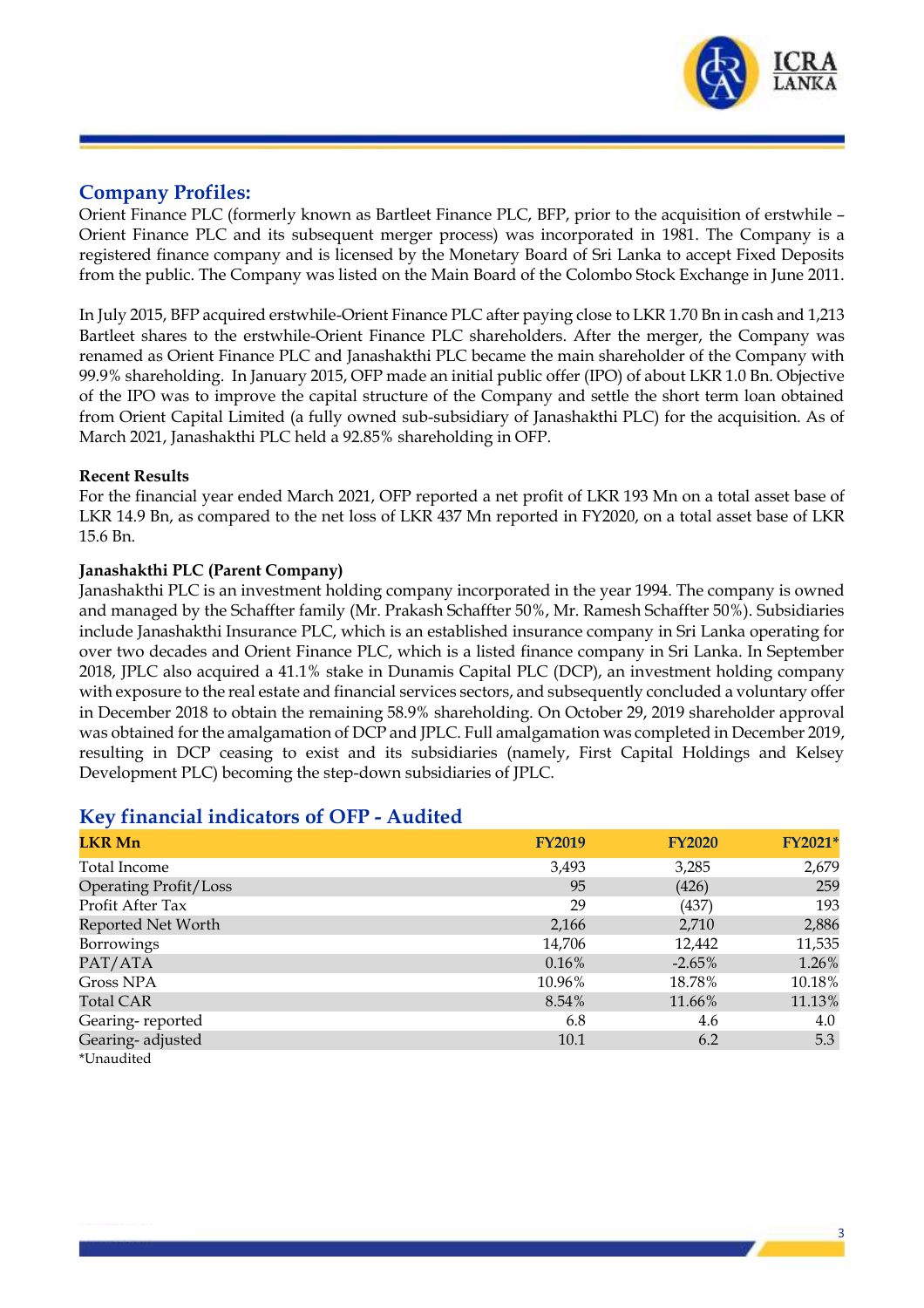

4

the contract of the contract of

## **Rating history for last three years:**

| Instrument    | <b>Current Rating (CY2021)</b>     |                                   |                                               | <b>Chronology of Rating History for the past</b><br>3 years |                                               |                                                |
|---------------|------------------------------------|-----------------------------------|-----------------------------------------------|-------------------------------------------------------------|-----------------------------------------------|------------------------------------------------|
|               | Amount<br><b>Rated</b><br>(LKR Mn) | Amount<br>Outstanding<br>(LKR Mn) | Date $&$<br><b>Rating in</b><br><b>FY2022</b> | Date $&$<br><b>Rating in</b><br><b>FY2021</b>               | Date $&$<br><b>Rating in</b><br><b>FY2020</b> | Date $\&$<br><b>Rating in</b><br><b>FY2019</b> |
|               |                                    |                                   | <b>Jun 2021</b>                               | <b>Jul 2020</b>                                             | <b>Aug 2019</b>                               | <b>Oct 2018</b>                                |
| Issuer rating | N/A                                | N/A                               | $[SL]$ $BB;$<br>Stable                        | $[SL]$ BB;<br>Negative                                      | $[SL]$ BB+;<br>Negative                       | $[SL]$ BB+;<br>Negative                        |